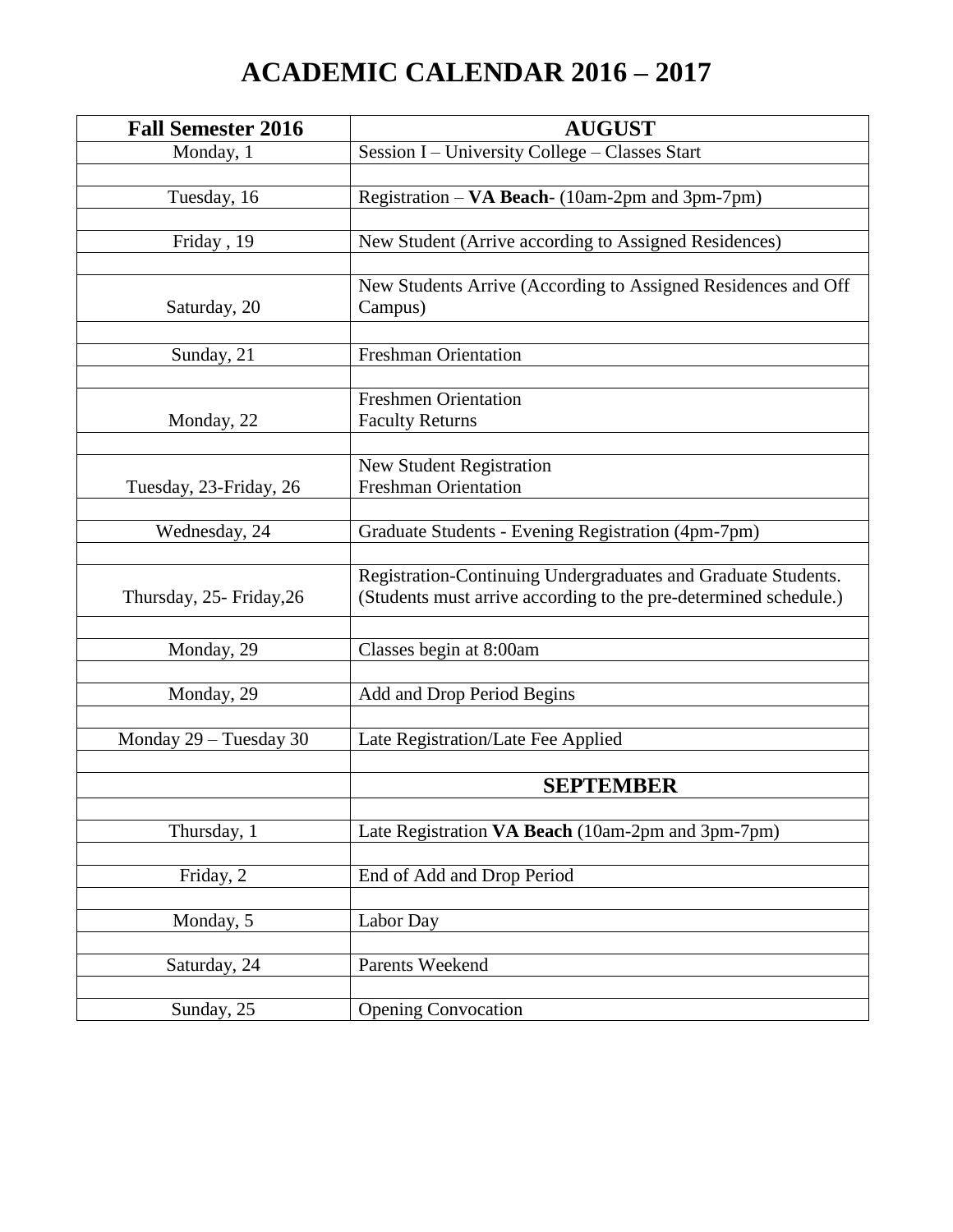|                           | <b>OCTOBER</b>                                                                                      |
|---------------------------|-----------------------------------------------------------------------------------------------------|
| Monday, 10                | Session II - University College - Classes Start                                                     |
|                           |                                                                                                     |
| Monday, 10                | Early Registration for Spring Semester Begins                                                       |
|                           |                                                                                                     |
| Saturday, 15              | Homecoming                                                                                          |
|                           |                                                                                                     |
| Monday, 17- Friday, 21    | <b>Mid-Semester Evaluations</b>                                                                     |
|                           |                                                                                                     |
|                           | <b>NOVEMBER</b>                                                                                     |
| Friday, November 4        | End of period to withdraw from classes with records showing<br>withdrew passing or withdrew failing |
|                           |                                                                                                     |
| Friday, November 4        | Early Registration for Spring Semester Ends 5:00pm                                                  |
|                           |                                                                                                     |
|                           |                                                                                                     |
| Saturday, 12              | Open House                                                                                          |
| Wednesday, 23             | Thanksgiving Break Begins- No Classes                                                               |
|                           |                                                                                                     |
| Sunday, 27                | <b>Thanksgiving Break Ends</b>                                                                      |
|                           |                                                                                                     |
| Monday, 28                | Classes resume at 8:00am                                                                            |
|                           |                                                                                                     |
|                           | <b>DECEMBER</b>                                                                                     |
|                           |                                                                                                     |
| Thursday, 1               | Registration VA Beach (10am-2pm and 3pm-7pm)                                                        |
|                           |                                                                                                     |
| Friday, 9                 | End of Classes                                                                                      |
|                           |                                                                                                     |
| Saturday, 10              | Reading Day                                                                                         |
|                           | <b>Final Examinations</b>                                                                           |
| Monday, 12 - Saturday, 17 |                                                                                                     |
| Monday, 19                | Last Set of Grades Due- 7:59am                                                                      |
|                           |                                                                                                     |

| <b>Online Mini Semester 2016-2017</b> |                     |
|---------------------------------------|---------------------|
|                                       | <b>OCTOBER</b>      |
| Monday, 17- Friday November 11        | Registration        |
|                                       |                     |
|                                       | <b>DECEMBER</b>     |
| Monday, 12                            | Late Registration   |
|                                       |                     |
| Monday, 12                            | Classes Begin       |
|                                       |                     |
| Wednesday, 14                         | End Add/Drop Period |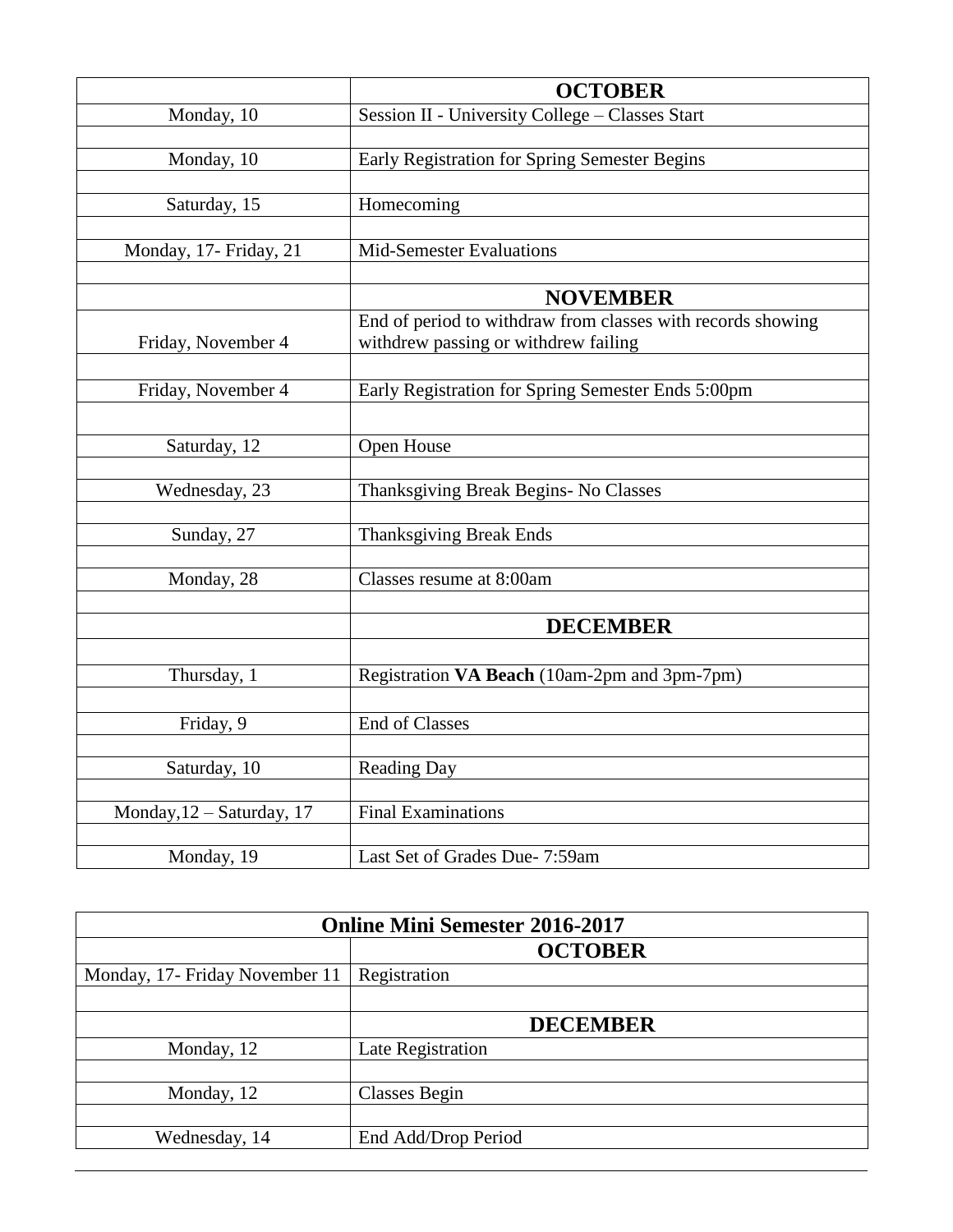|               | <b>JANUARY 2017</b>                                                                                 |
|---------------|-----------------------------------------------------------------------------------------------------|
| Tuesday, 3    | End of period to withdraw from classes with records showing<br>withdrew passing or withdrew failing |
|               |                                                                                                     |
| Wednesday, 11 | Classes End                                                                                         |
|               |                                                                                                     |
| Friday, 13    | Grades Due                                                                                          |
|               |                                                                                                     |

| <b>Spring Semester 2017</b>  | <b>JANUARY</b>                                                                                                                  |
|------------------------------|---------------------------------------------------------------------------------------------------------------------------------|
|                              |                                                                                                                                 |
| Tuesday, 3                   | <b>Second Semester Begins- Faculty Returns</b>                                                                                  |
|                              |                                                                                                                                 |
|                              |                                                                                                                                 |
| Monday, 9                    | Session III - University College - Classes Start                                                                                |
| Monday, 9                    | New Undergraduate Students Arrive-9am/Orientation and<br>Registration                                                           |
| Monday, 9                    | Graduate Students - Evening Registration (4pm-7pm)                                                                              |
| Tuesday, 10                  | Registration-Continuing Undergraduates and Graduate Students<br>(Students must arrive according to the pre-determined schedule) |
| Wednesday, 11                | Registration-Continuing Undergraduate and Graduate Students<br>(Students must arrive according to the pre-determined schedule)  |
|                              |                                                                                                                                 |
| Thursday, 12                 | <b>Classes Begin</b>                                                                                                            |
|                              |                                                                                                                                 |
| Thursday, 12                 | Add and Drop Period Begin                                                                                                       |
| Thursday, 12                 | Late Registration/Late Fee Applied                                                                                              |
| Friday, 13                   | Late Registration, VA Beach (10am-2pm and 3pm-7pm)                                                                              |
|                              |                                                                                                                                 |
| Wednesday, 18                | End of Add and Drop Period                                                                                                      |
| Monday, 16                   | Holiday- Dr. Martin Luther King, Jr's Birthday                                                                                  |
| Sunday, 29                   | Founder's Day                                                                                                                   |
|                              |                                                                                                                                 |
|                              | <b>FEBRUARY</b>                                                                                                                 |
| Monday, 27 - Friday, March 3 | <b>Midterm Evaluations</b>                                                                                                      |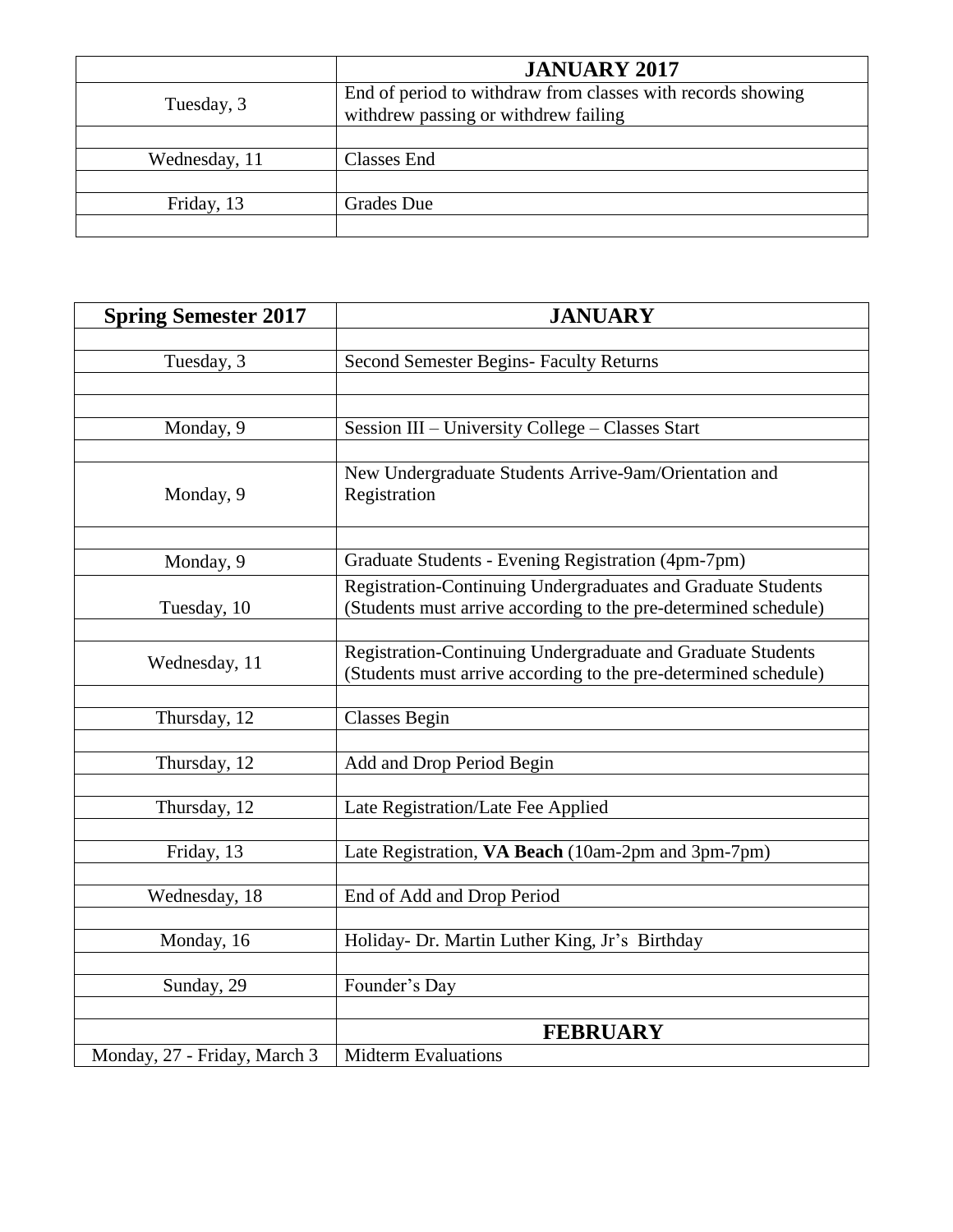|                               | <b>MARCH</b>                                                                                        |
|-------------------------------|-----------------------------------------------------------------------------------------------------|
| Friday, 3                     | <b>Midterm Evaluations End</b>                                                                      |
|                               |                                                                                                     |
| Saturday, 4                   | <b>Spring Vacation Begins</b>                                                                       |
| Sunday, 12                    | <b>Spring Vacation Ends</b>                                                                         |
| <b>TBA</b>                    | <b>MEAC Basketball Tournament</b>                                                                   |
|                               |                                                                                                     |
| Monday, 13                    | <b>Classes Resume</b>                                                                               |
| Wednesday, 15 - Friday, 17    | <b>Black Family Conference</b>                                                                      |
| Friday, 17                    | End of period to withdraw from classes with records showing<br>withdrew passing or withdrew failing |
| Monday, 20                    | Session IV - University College - Classes Start                                                     |
|                               |                                                                                                     |
| Monday, 20- Friday, April 14  | Early Registration for Fall Semester                                                                |
|                               | <b>APRIL</b>                                                                                        |
| Friday, 7                     | <b>High School Day</b>                                                                              |
| Friday, 14                    | <b>Early Registration Ends</b>                                                                      |
| Saturday, 15                  | Honors Day                                                                                          |
| Wednesday, 26                 | End of Classes/Candidate for May Graduation                                                         |
| Thursday, 27                  | Reading Day/Candidates for May Graduation                                                           |
| Friday, 28 - Wednesday, May 3 | Final Examinations/Candidates for May Graduation                                                    |
|                               | <b>MAY</b>                                                                                          |
| Tuesday, 2                    | End of Classes/Continuing Students                                                                  |
| Wednesday, 3                  | Reading Day/Continuing Students                                                                     |
| Thursday, 4 - Wednesday 10    | Final Examinations/Continuing Students                                                              |
| Friday, 5                     | Last Set of Grades Due (7:59a.m.) Candidates for May Graduation                                     |
|                               |                                                                                                     |
| Wednesday, 10                 | Final Examinations/Continuing Students End                                                          |
| Friday, 12                    | Last Set of Grades Due (7:59am)/Continuing Students                                                 |
| Sunday, 14                    | Commencement                                                                                        |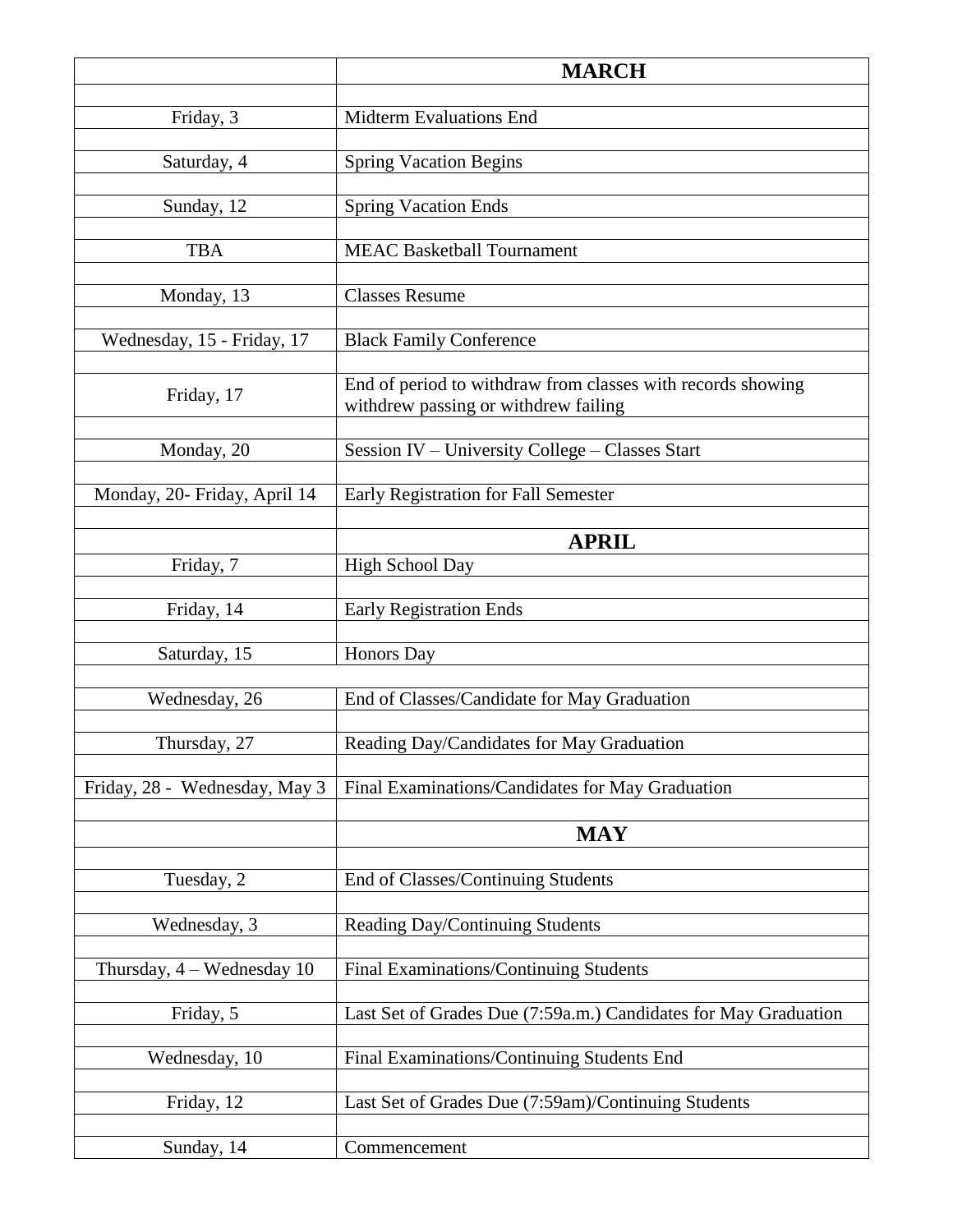| <b>Summer Session 2017</b>             | <b>MAY</b>                                                                                                                      |
|----------------------------------------|---------------------------------------------------------------------------------------------------------------------------------|
| Friday, 19                             | Registration - Ten Week Session- Pharmacy                                                                                       |
|                                        |                                                                                                                                 |
| Monday, 22                             | Classes Start - Ten Week Session- Pharmacy                                                                                      |
|                                        |                                                                                                                                 |
| Wednesday, 24                          | Registration- VA Beach Fist Four, Six and Eight Week Sessions                                                                   |
|                                        |                                                                                                                                 |
| Friday, 26                             | End of Add/Drop - Ten Week Session- Pharmacy                                                                                    |
|                                        |                                                                                                                                 |
| Friday, 26                             | Registration $1st$ Four Week Session – Main Campus                                                                              |
|                                        |                                                                                                                                 |
| Tuesday, 30                            | Classes Start - Eight Week Session - VA Beach                                                                                   |
|                                        |                                                                                                                                 |
| Tuesday, 30                            | Classes Start (1 <sup>st</sup> Four Week Session)                                                                               |
|                                        |                                                                                                                                 |
| Tuesday, 30                            | Session V - University College - Classes Start                                                                                  |
|                                        |                                                                                                                                 |
|                                        | <b>JUNE</b>                                                                                                                     |
|                                        |                                                                                                                                 |
| Monday, 5                              | End of the Add and Drop Period (1 <sup>st</sup> Four-Week Session)                                                              |
|                                        |                                                                                                                                 |
| Monday, 12                             | Registration for Six-Week Session - Main Campus                                                                                 |
|                                        |                                                                                                                                 |
| Tuesday, 13                            | Classes Begin (Six Week Session)                                                                                                |
|                                        |                                                                                                                                 |
| Tuesday, 13                            | Course Withdrawal Period Ends (1st Four- Week Session)                                                                          |
|                                        |                                                                                                                                 |
| Friday, 16                             | Pre-College Students Arrive                                                                                                     |
|                                        |                                                                                                                                 |
| Monday, 19                             | Pre-College Students Register                                                                                                   |
|                                        |                                                                                                                                 |
| Monday, 19                             | End Add/Drop - Six Week Session                                                                                                 |
|                                        |                                                                                                                                 |
| Tuesday, 20                            | Class Begin (Pre-College)                                                                                                       |
|                                        |                                                                                                                                 |
| Friday, 23                             | End Course Withdrawal - Ten Week Session                                                                                        |
|                                        |                                                                                                                                 |
|                                        | End of the Add and Drop Period (Pre-College)                                                                                    |
| Friday, 23                             | Course Withdrawal Period Ends (8 Week Session)                                                                                  |
|                                        |                                                                                                                                 |
|                                        |                                                                                                                                 |
|                                        |                                                                                                                                 |
|                                        |                                                                                                                                 |
|                                        |                                                                                                                                 |
|                                        |                                                                                                                                 |
|                                        |                                                                                                                                 |
| Friday, 23<br>Monday, 26<br>Monday, 26 | Final Examinations $(1st$ Four-Week Session)<br>Grades Due (1s Four Week Session)<br>Classes Begin $(2^{nd}$ Four Week Session) |